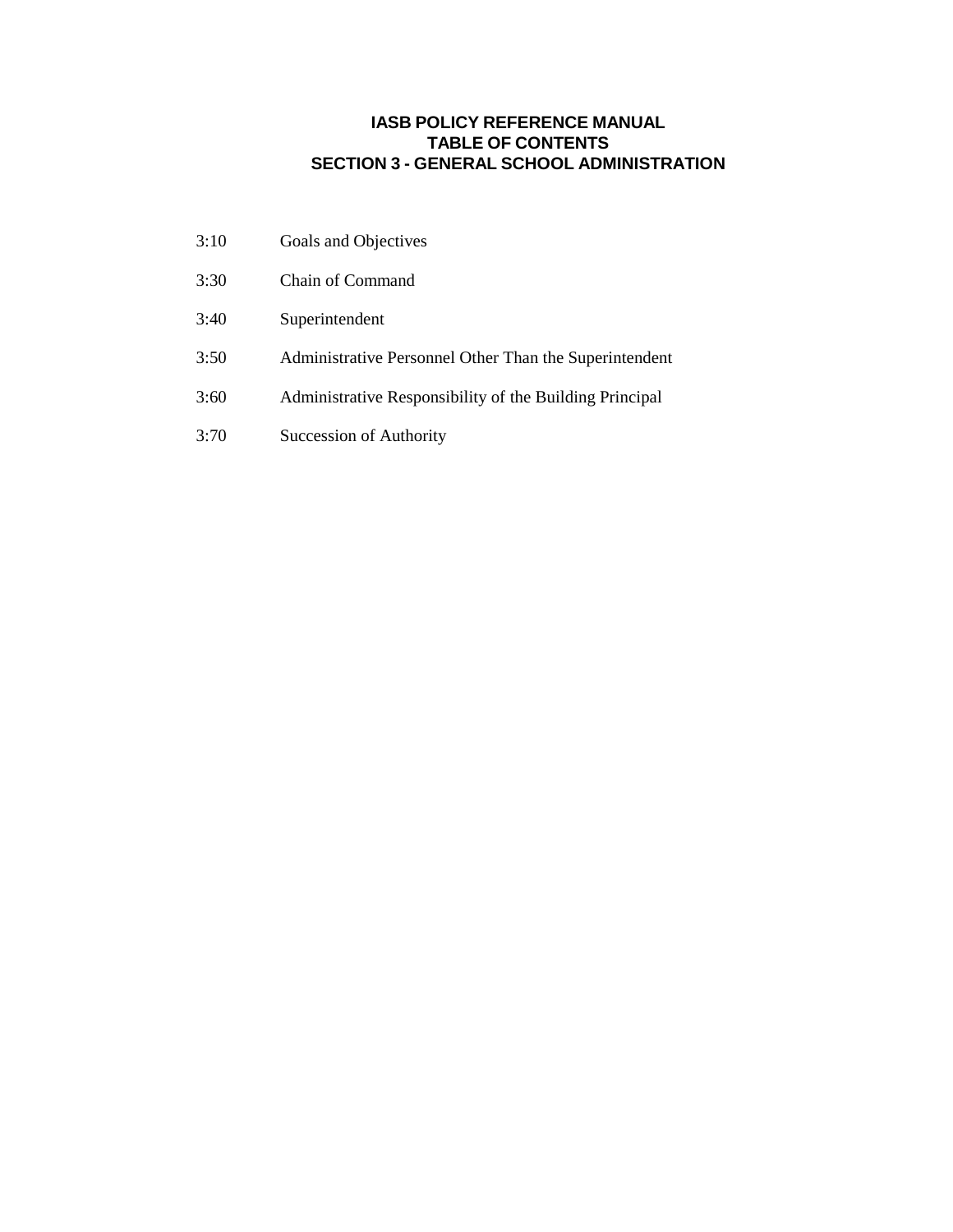

# **General School Administration**

#### **Goals and Objectives**

The Superintendent directs the administration in order to manage the School District and to facilitate the implementation of a quality educational program. In alignment with Board policy 1:30, *School District Philosophy.* Specific goals and objectives are to:

- 1. Provide educational expertise.
- 2. Plan, organize, implement, and evaluate educational programs that will provide for students' mastery of the Illinois Learning Standards.
- 3. Meet or exceed student performance and academic improvement goals established by the Board.
- 4. Develop and maintain channels for communication between the school and community.
- 5. Develop an administrative procedures manual and handbooks for personnel and students that are in alignment with Board policy.
- 6. Manage the District's fiscal and business activities to ensure financial health, costeffectiveness, and protection of the District's assets..
- 7. Provide for the proper use, reasonable care, and appropriate maintenance of the District's real and personal property, including buildings, equipment, and supplies.
- LEGAL REF.: 105 ILCS 5/10-16.7, 5/10-21.4 and 5/10-21.4a.

CROSS REF.: 1:30, 2:20, 2:130, 3:40, 3:50, 3:60, 6:10

- ADOPTED: April 12, 2000
- REVISED: February 14, 2007
- REVISED: September 14, 2011
- REVISED: October 12, 2016
- REVISED: August 14, 2019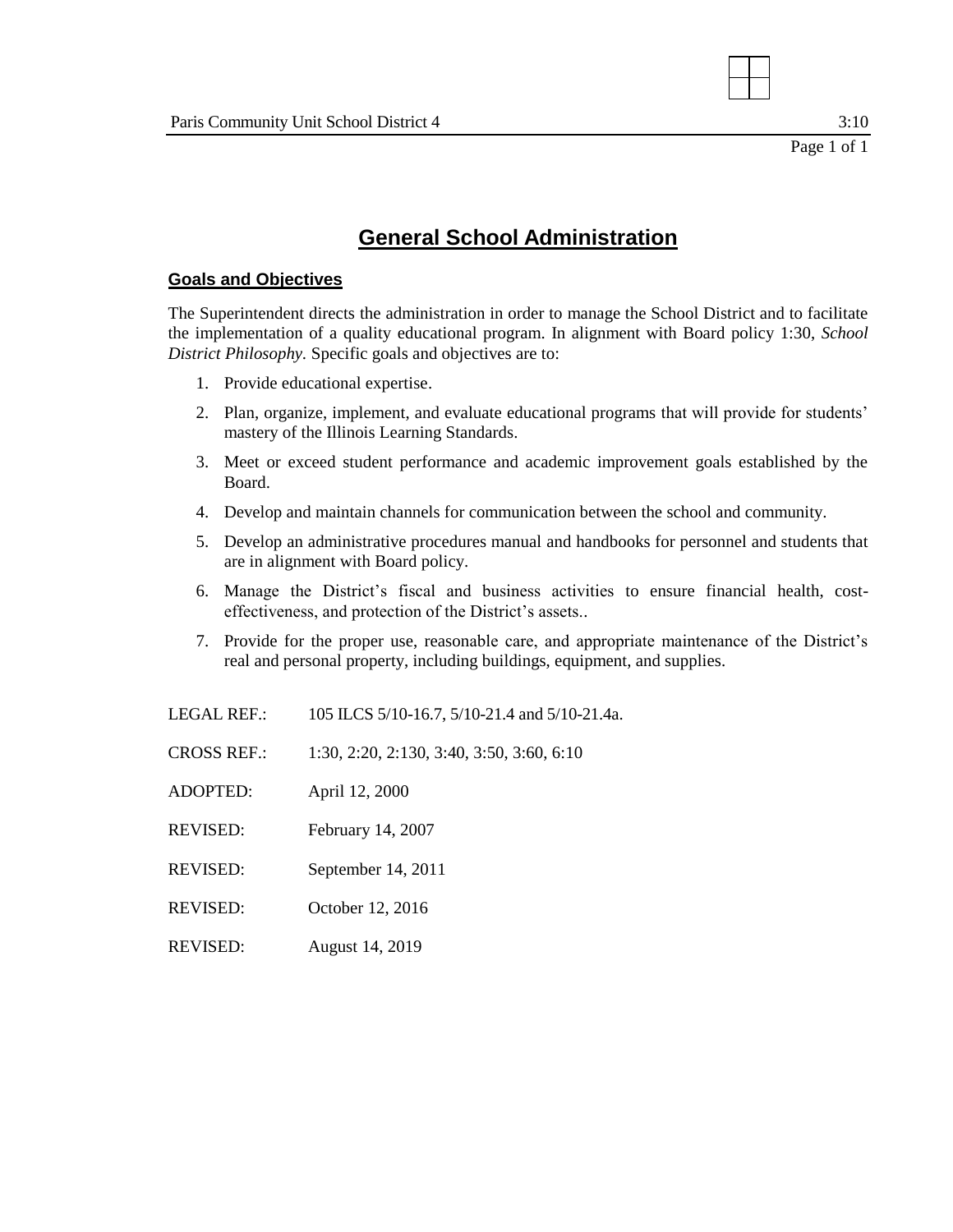

3:30

## **General School Administration**

#### **Chain of Command**

The Superintendent shall develop an organizational chart indicating the channels of authority and reporting relationships for school personnel. These channels should be followed, and no level should be by-passed except in unusual situations.

All personnel should refer matters requiring administrative action to the responsible administrator, and may appeal a decision to a higher administrative officer. Whenever possible, each employee should be responsible to only one immediate supervisor. Where this is not possible, the division of responsibility must be clear.

CROSS REF.: 1:20, 2:140, 3:70, 8:110 ADOPTED: April 12, 2000 REVISED: September 14, 2011 REVISED: October 12, 2016 REVISED: August 11, 2021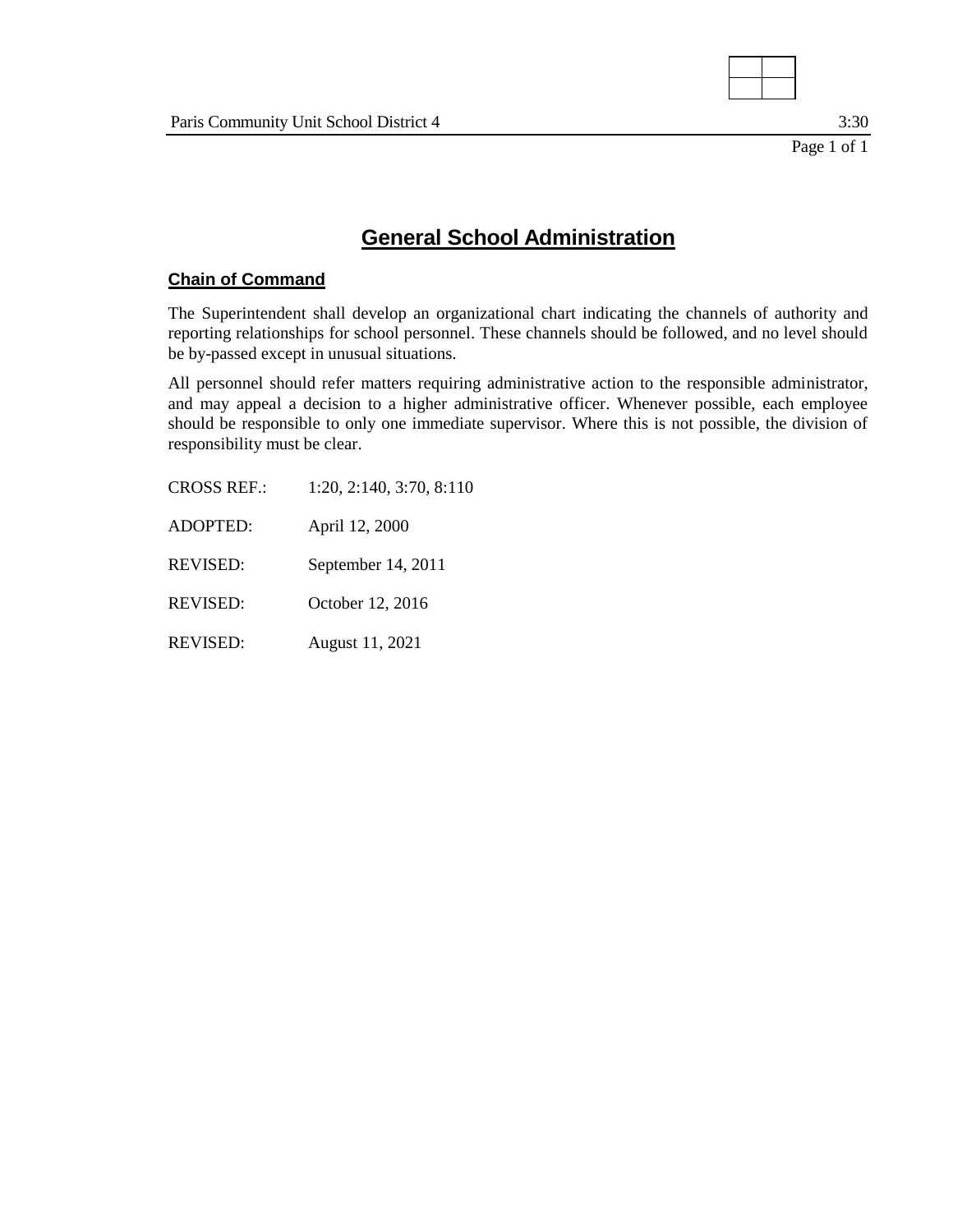

**Administrative Procedure - Organizational Chart for Administration**

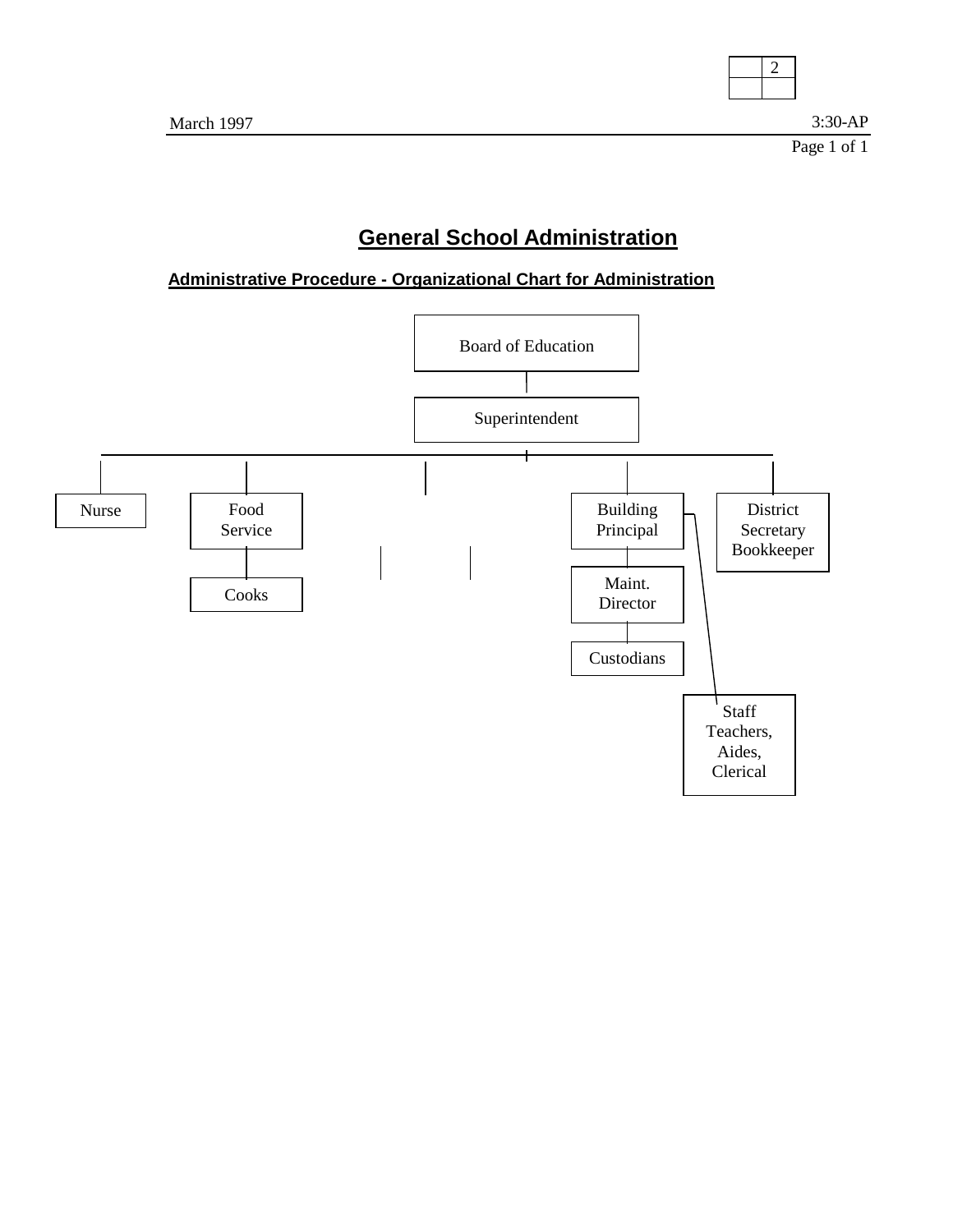#### **Superintendent**

#### Duties and Authority

The Superintendent is the District's executive officer and is responsible for the administration and management of the District schools in accordance with School Board policies and directives, and State and federal law. District management duties include, without limitation, preparing, submitting, publishing, and posting reports and notifications as required by State and federal law, including the special reporting responsibilities in policy 5:90, *Abused and Neglected Child Reporting*. The Superintendent is authorized to develop administrative procedures and take other action as needed to implement Board policy and otherwise fulfill his or her responsibilities. The Superintendent may delegate to other District staff members the exercise of any powers and the discharge of any duties imposed upon the Superintendent by School Board policies or by Board vote. The delegation of power or duty, however, shall not relieve the Superintendent of responsibility for the action that was delegated.

#### Qualifications

The Superintendent must be of good character and of unquestionable morals and integrity. The Superintendent shall have the experience and the skills necessary to work effectively with the School Board, District employees, students, and the community. The Superintendent must have and maintain a Professional Educator License with a superintendent endorsement issued by the Illinois State Educator Preparation and Licensure Board.

#### Evaluation

The School Board will evaluate, at least annually, the Superintendent's performance and effectiveness, using standards and objectives developed by the Superintendent and Board that are consistent with State law, the Board's policies and the Superintendent's contract. A specific time should be designated for a formal evaluation session with all School Board members present. The evaluation should include a discussion of professional strengths as well as performance areas needing improvement.

The Superintendent shall annually present evidence of professional growth through attendance at educational conferences, in-service training, or similar continuing education pursuits.

#### Compensation and Benefits

The School Board and the Superintendent shall enter into an employment agreement that conforms to Board policy and State law. This contract shall govern the employment relationship between the School Board and the Superintendent. The terms of the Superintendent's employment agreement, when in conflict with this policy, will control.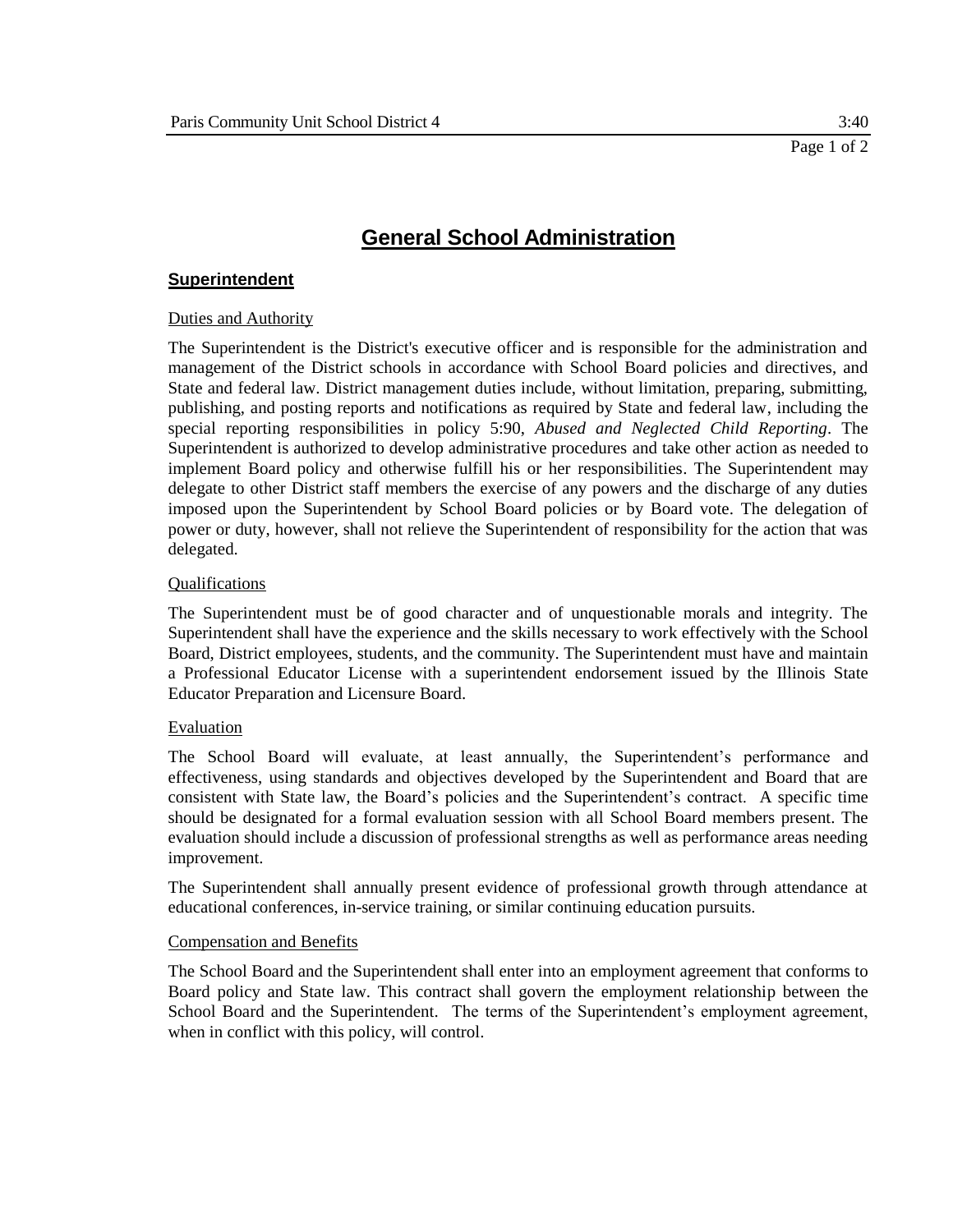Page 2 of 2

- LEGAL REF.: 105 ILCS 5/10-16.7, 5/10-20.47, 5/10-21.4, 5/10-21.9, 5/10-23.8, 5/21 B-20, 5/21B-25, 5/24-11, and 5/24A-3. 5 ILCS 120/7.3, Open Meetings Act. 23 Ill. Admin. Code §§ 1.310, 1.705, and 25.355.
- CROSS REF: 2:20, 2:130, 2:240, 3:10, 4:165, 4:175, 5:30, 5:90, 5:120, 5:150, 5:210, 5:290
- ADOPTED: April 12, 2000
- REVISED: February 14, 2007
- REVISED: January 13, 2010
- REVISED: July 11, 2012
- REVISED: July 8, 2015
- REVISED: January 11, 2017
- REVISED: January 9, 2019
- REVISED: January 13, 2021
- REVISED: February 9, 2022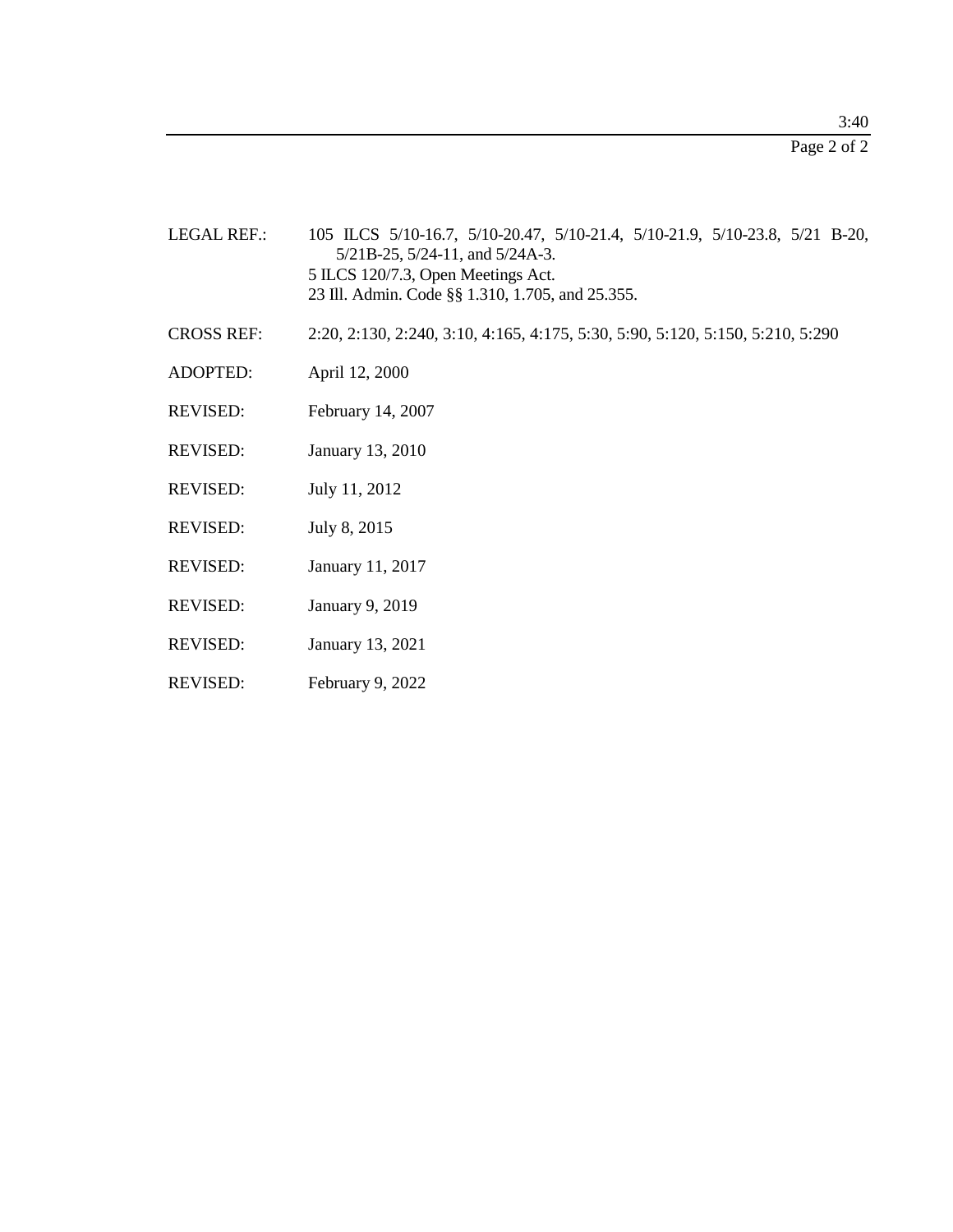

3:50

### **General School Administration**

#### **Administrative Personnel Other Than the Superintendent**

#### Duties and Authority

The School Board establishes District administrative and supervisory positions in accordance with the District's needs and State law. This policy applies to all administrators other than the Superintendent, including without limitation, Building Principals. The general duties and authority of each administrative or supervisory position are approved by the Board of Education, upon the Superintendent's recommendation, and contained in the respective position's job description.

#### **Qualifications**

All administrative personnel shall be appropriately licensed and shall meet all applicable requirements contained in State law and Illinois State Board of Education rules and such other qualifications as specified in the position's job descriptions.

#### Evaluation

The Superintendent or designee shall evaluate all administrative personnel and make employment and salary recommendations to the Board.

Administrators shall annually present evidence to the Superintendent of professional growth through attendance at educational conferences, additional schooling, in-service training and Illinois Administrator's Academy courses, or through other means as approved by the Superintendent.

#### Administrative Work Year

The administrator's work year shall be the same as the District's fiscal year, July 1 through June 30, unless otherwise stated in the employment agreement. In addition to legal holidays, the administrators shall have vacation periods as approved by the Superintendent. All administrators shall be available for work when their services are necessary.

#### Compensation and Benefits

The Board and each administrator shall enter into an employment agreement that complies with Board policy and State law. The terms of an individual employment contract, when in conflict with this policy, will control.

The Board will consider the Superintendent's recommendations when setting compensation for individual administrators. These recommendations should be presented to the Board no later than the June Board of Education meeting.

Unless stated otherwise in individual employment contracts, all benefits and leaves of absence available to teaching personnel are available to administrative personnel.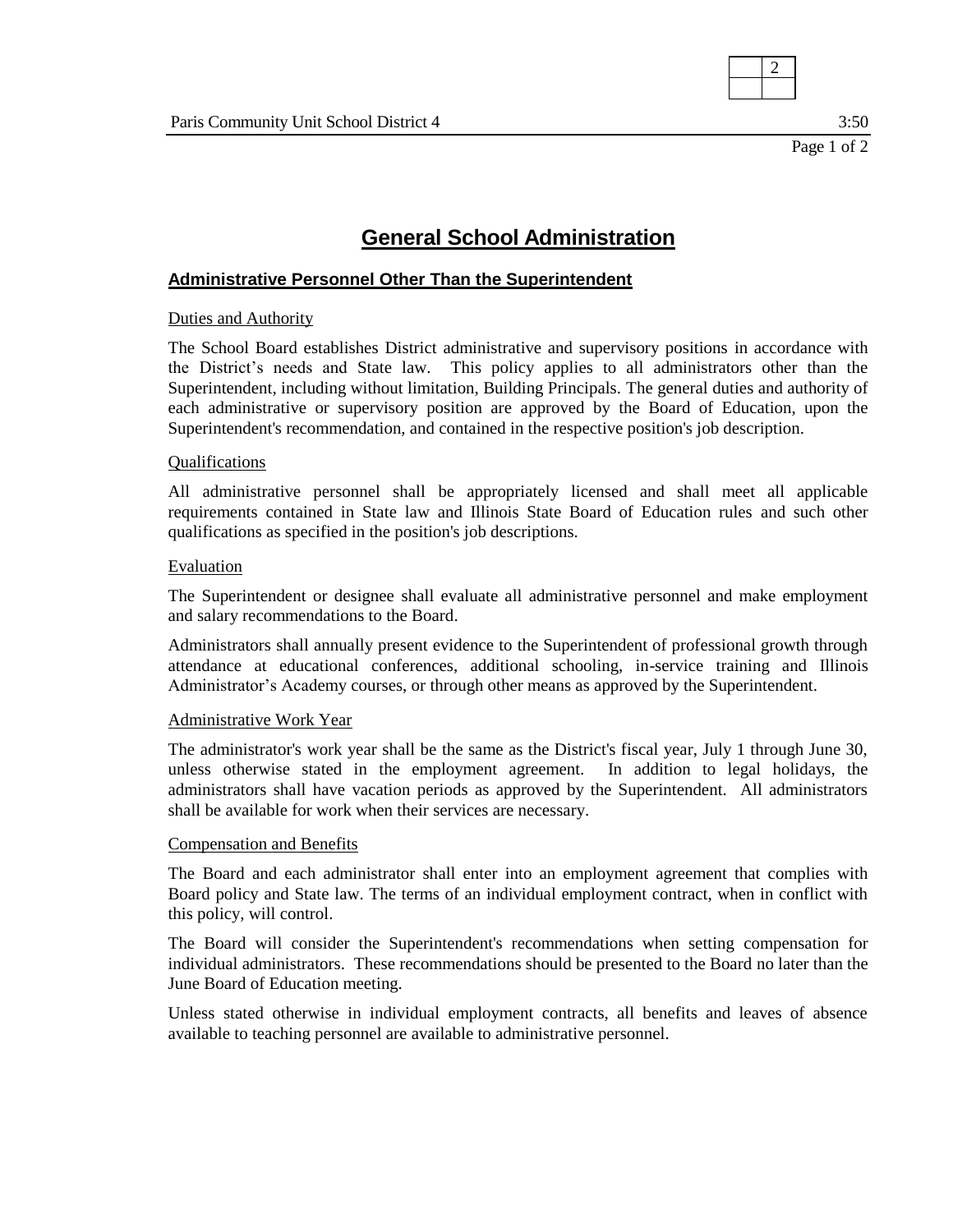Page 2 of 2

| <b>LEGAL REF:</b> | 105 ILCS 5/10-21.4a, 5/10-23.8a, 5/10-23.8b, 4 5/21B, and 5/24A.<br>23 Ill. Admin. Code §§ 1.310, 1.705, and 50.300; and Parts 25 and 29. |
|-------------------|-------------------------------------------------------------------------------------------------------------------------------------------|
| <b>CROSS REF:</b> | 3:60, 4:165, 4:175, 5:30, 5:90, 5:120, 5:150, 5:210, 5:250, 5:290                                                                         |
| <b>ADOPTED:</b>   | April 12, 2000                                                                                                                            |
| <b>REVISED:</b>   | April 6, 2011                                                                                                                             |
| <b>REVISED:</b>   | July 8, 2015                                                                                                                              |
| <b>REVISED:</b>   | January 11, 2017                                                                                                                          |
| <b>REVISED:</b>   | December $11, 2019$                                                                                                                       |

REVISED: February 9, 2022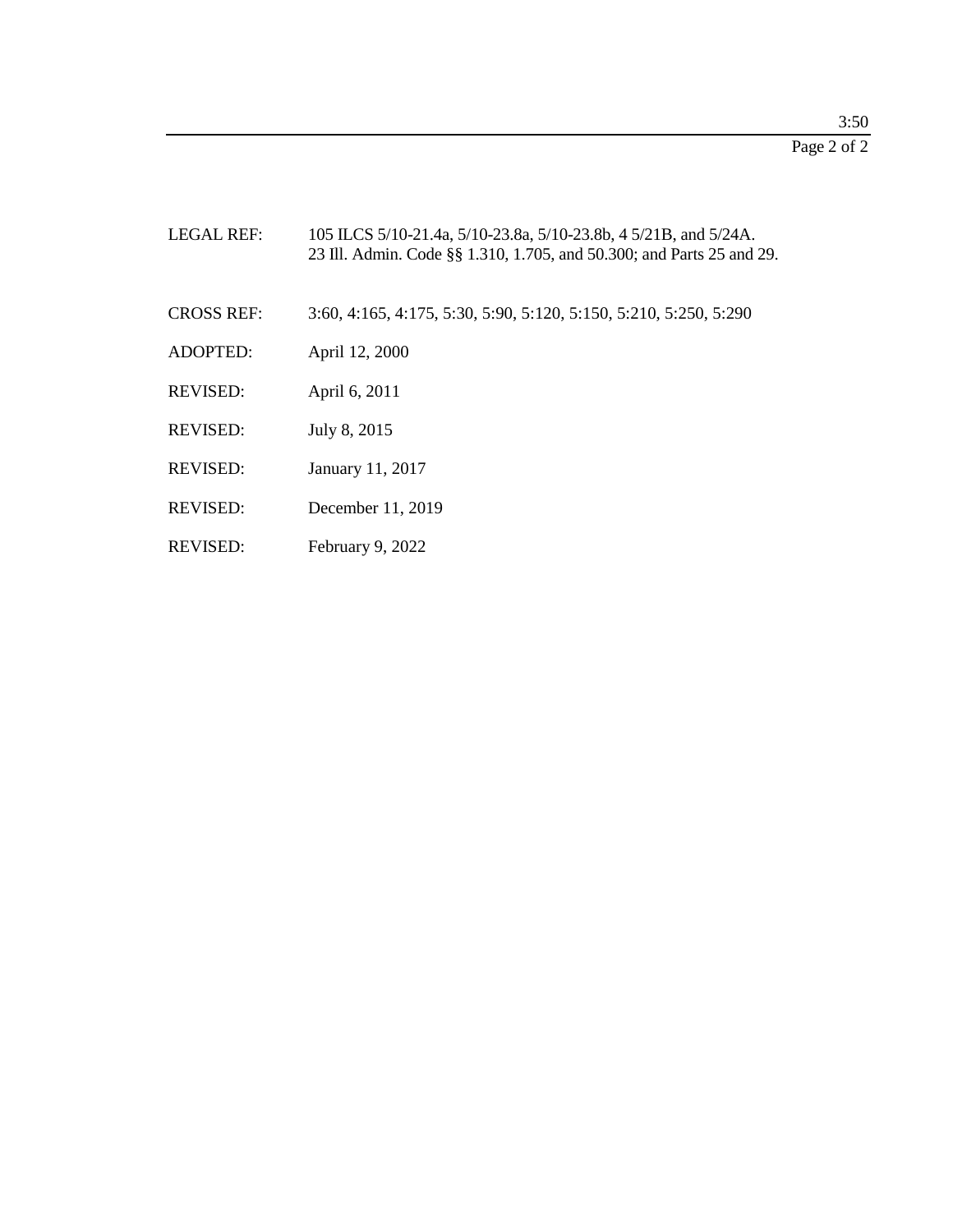#### **Administrative Responsibility of the Building Principal**

Duties and Authority

The School Board, upon the recommendation of the Superintendent, employs Building Principals as the chief administrators and instructional leaders of their assigned schools, and may employ Assistant Principals. The primary responsibility of a Building Principal is the improvement of instruction. Each Building Principal shall perform all duties as described in State law as well as such other duties as specified in his or her employment agreement or as the Superintendent may assign, that are consistent with the Building Principal's education and training.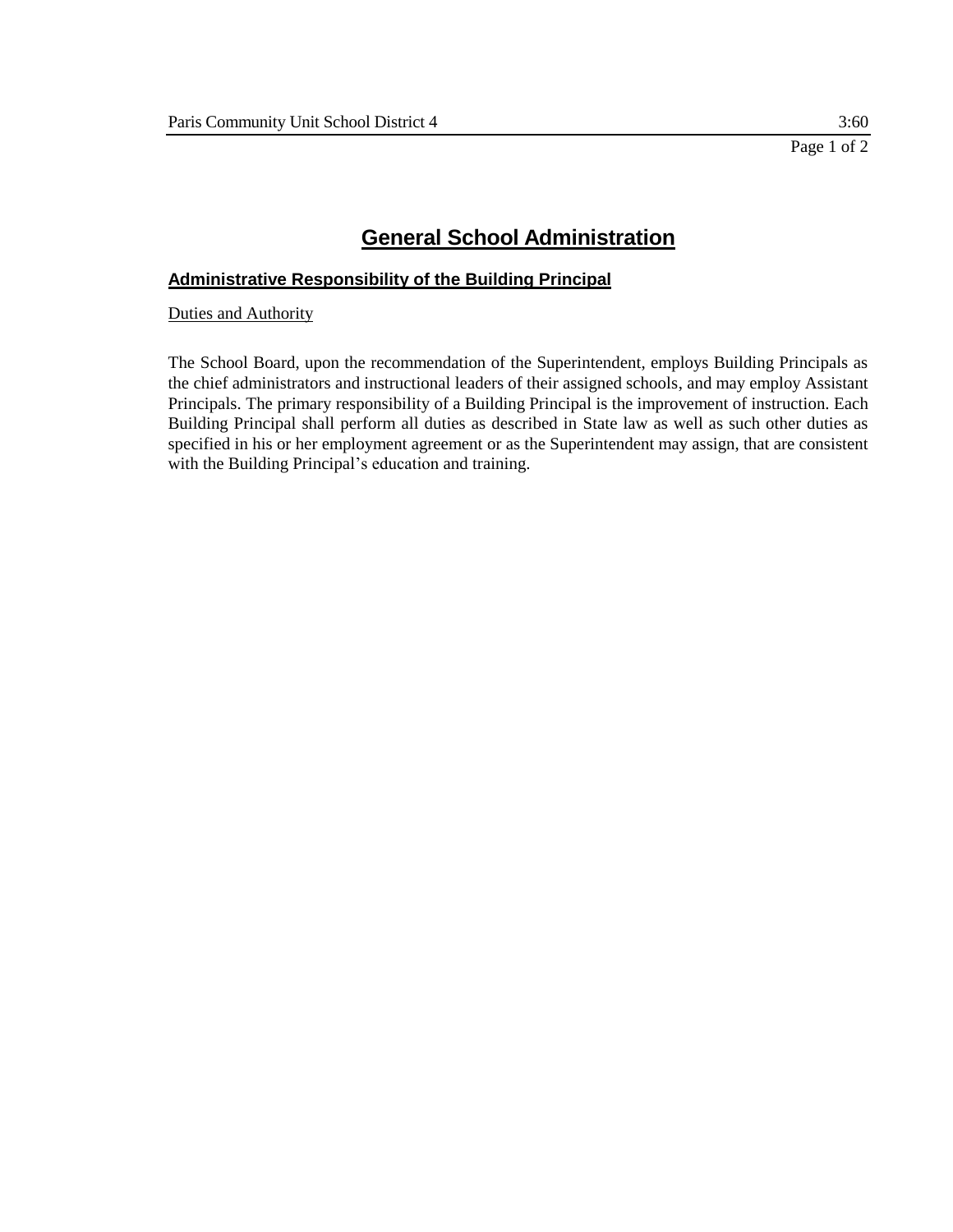Each Building Principal and Assistant Principal shall complete State law requirements to be a prequalified evaluator before conducting an evaluation of a teacher or assistant principal.

Evaluation Plan

The Superintendent or designee shall implement an evaluation plan for Principals and Assistant Principals that complies with Section 24A-15 of the School Code and relevant Illinois State Board of Education rules. Using that plan, the Superintendent or designee shall evaluate each Building Principal and Assistant Principal. The Superintendent or designee may conduct additional evaluations.

Qualifications and Other Terms and Conditions of Employment

Qualifications and other terms and conditions of employment are found in Board policy 3:50, *Administrative Personnel Other Than the Superintendent.*

LEGAL REF.: 105 ILCS 5/2-3.53a, 5/10-20.14, 5/10-21.4a, 5/10-23.8a, 5/10-23.8b, and 5/24A-15. 10 ILCS 5/4-6.2, Election Code. 105 ILCS 127/, School Reporting of Drug Violations Act. 23 Ill.Admin.Code Parts 35and 50, Subpart D. CROSS REF.: 3:50, 4:165, 4:175, 5:90, 5:120, 5:150, 5:210, 5:250, 5:290 ADOPTED: April 12, 2000 REVISED: July 13, 2005 REVISED: February 14, 2007 REVISED: April 6, 2011 REVISED: December 14, 2011 REVISED: January 15, 2014 REVISED: July 8, 2015 REVISED: August 14, 2019 REVISED: February 9, 2022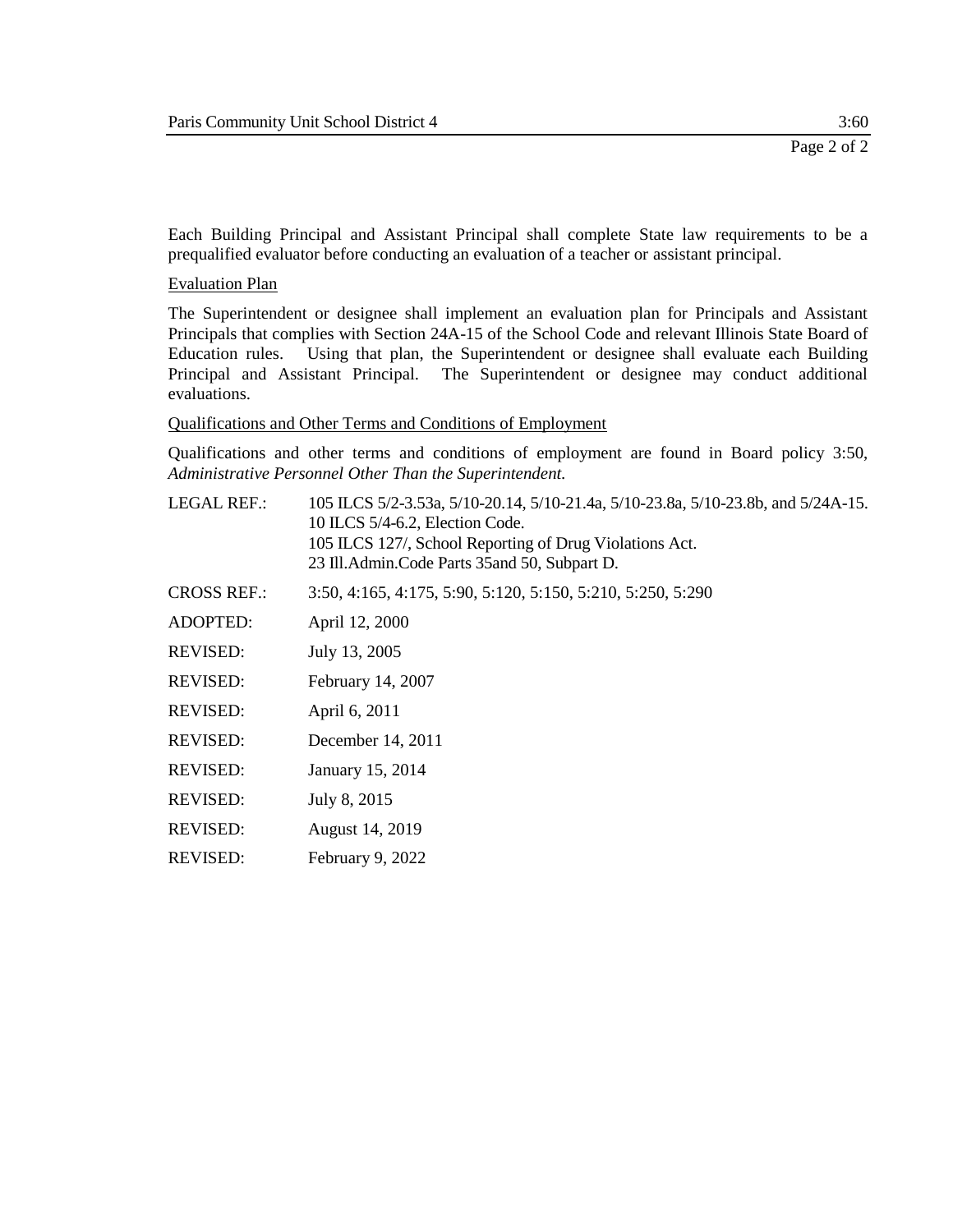

3:70

## **General School Administration**

### **Succession of Authority**

If the Superintendent, Building Principal, or other administrator is temporarily unavailable, the succession of authority and responsibility of the respective office shall follow a succession plan, developed by the Superintendent and submitted to the School Board.

CROSS REF.: 1:20, 3:30 ADOPTED: April 12, 2000 REVISED: July 11, 2012 REVISED: May 10, 2017